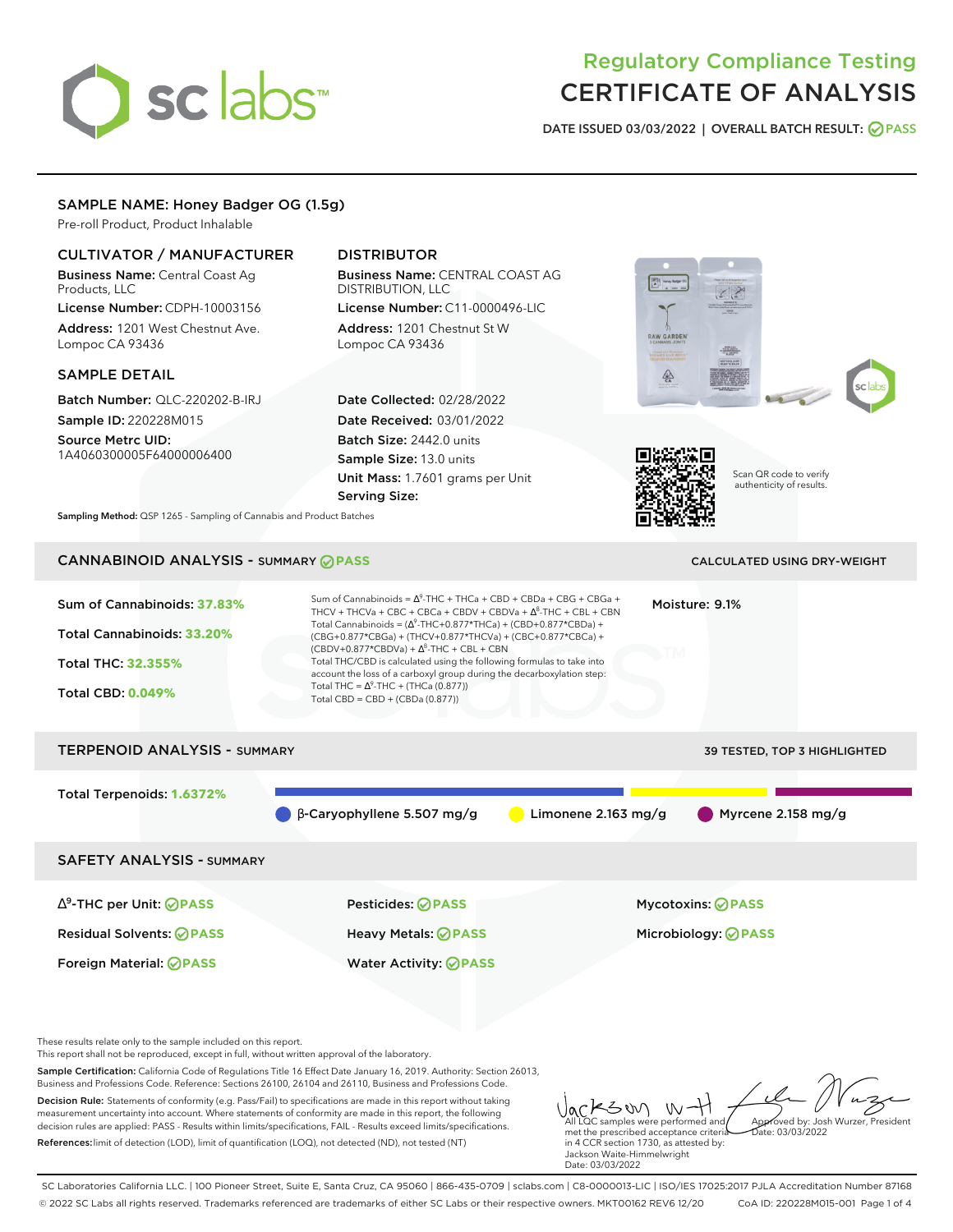



**HONEY BADGER OG (1.5G) | DATE ISSUED 03/03/2022 | OVERALL BATCH RESULT: PASS**

#### **CANNABINOID TEST RESULTS** - 03/02/2022 **PASS**

Tested by high-performance liquid chromatography with diode-array detection (HPLC-DAD). Calculated using Dry-Weight. **Method:** QSP 1157 - Analysis of Cannabinoids by HPLC-DAD

#### TOTAL CANNABINOIDS: **33.20%**

Total Cannabinoids (Total THC) + (Total CBD) + (Total CBG) + (Total THCV) + (Total CBC) +  $(Total CBDV) +  $\Delta^8$ -THC + CBL + CBN$ 

TOTAL THC: **32.355%** Total THC (Δ<sup>9</sup>-THC+0.877\*THCa)

TOTAL CBD: **0.049%** Total CBD (CBD+0.877\*CBDa)

TOTAL CBG: 0.34% Total CBG (CBG+0.877\*CBGa)

TOTAL THCV: 0.303% Total THCV (THCV+0.877\*THCVa)

TOTAL CBC: 0.156% Total CBC (CBC+0.877\*CBCa)

TOTAL CBDV: ND Total CBDV (CBDV+0.877\*CBDVa)

| <b>COMPOUND</b> | LOD/LOQ<br>(mg/g)          | <b>MEASUREMENT</b><br><b>UNCERTAINTY</b><br>(mg/g) | <b>RESULT</b><br>(mg/g) | <b>RESULT</b><br>(%) |
|-----------------|----------------------------|----------------------------------------------------|-------------------------|----------------------|
| <b>THCa</b>     | 0.05/0.14                  | ±7.349                                             | 367.43                  | 36.743               |
| <b>THCVa</b>    | 0.07 / 0.20                | ±0.128                                             | 3.45                    | 0.345                |
| <b>CBGa</b>     | 0.1/0.2                    | ±0.12                                              | 3.0                     | 0.30                 |
| <b>CBCa</b>     | 0.07/0.28                  | ±0.068                                             | 1.78                    | 0.178                |
| $\Delta^9$ -THC | 0.06/0.26                  | ±0.035                                             | 1.31                    | 0.131                |
| <b>CBG</b>      | 0.06 / 0.19                | ±0.024                                             | 0.78                    | 0.078                |
| <b>CBDa</b>     | 0.02/0.19                  | ±0.013                                             | 0.56                    | 0.056                |
| $\wedge^8$ -THC | 0.1/0.4                    | N/A                                                | <b>ND</b>               | <b>ND</b>            |
| <b>THCV</b>     | 0.1/0.2                    | N/A                                                | <b>ND</b>               | <b>ND</b>            |
| <b>CBD</b>      | 0.07/0.29                  | N/A                                                | <b>ND</b>               | <b>ND</b>            |
| <b>CBDV</b>     | 0.04 / 0.15                | N/A                                                | <b>ND</b>               | <b>ND</b>            |
| <b>CBDVa</b>    | 0.03/0.53                  | N/A                                                | <b>ND</b>               | <b>ND</b>            |
| <b>CBL</b>      | 0.06 / 0.24                | N/A                                                | <b>ND</b>               | <b>ND</b>            |
| <b>CBN</b>      | 0.1 / 0.3                  | N/A                                                | <b>ND</b>               | <b>ND</b>            |
| <b>CBC</b>      | 0.2 / 0.5                  | N/A                                                | <b>ND</b>               | <b>ND</b>            |
|                 | <b>SUM OF CANNABINOIDS</b> |                                                    | $378.3 \,\mathrm{mg/g}$ | 37.83%               |

#### **UNIT MASS: 1.7601 grams per Unit**

| $\Delta^9$ -THC per Unit              | 1100 per-package limit | $2.31$ mg/unit | <b>PASS</b> |
|---------------------------------------|------------------------|----------------|-------------|
| <b>Total THC per Unit</b>             |                        | 569.48 mg/unit |             |
| <b>CBD per Unit</b>                   |                        | <b>ND</b>      |             |
| <b>Total CBD per Unit</b>             |                        | $0.86$ mg/unit |             |
| Sum of Cannabinoids<br>per Unit       |                        | 665.8 mg/unit  |             |
| <b>Total Cannabinoids</b><br>per Unit |                        | 584.4 mg/unit  |             |

#### **MOISTURE TEST RESULT**

**9.1%** Tested 03/01/2022 **Method:** QSP 1224 - Loss on Drying (Moisture)

#### **TERPENOID TEST RESULTS** - 03/02/2022

Terpene analysis utilizing gas chromatography-flame ionization detection (GC-FID). **Method:** QSP 1192 - Analysis of Terpenoids by GC-FID

| <b>COMPOUND</b>         | LOD/LOQ<br>(mg/g) | <b>MEASUREMENT</b><br><b>UNCERTAINTY</b><br>(mg/g) | <b>RESULT</b><br>(mg/g)                         | <b>RESULT</b><br>$(\%)$ |
|-------------------------|-------------------|----------------------------------------------------|-------------------------------------------------|-------------------------|
| β-Caryophyllene         | 0.004 / 0.012     | ±0.1525                                            | 5.507                                           | 0.5507                  |
| Limonene                | 0.005 / 0.016     | ±0.0240                                            | 2.163                                           | 0.2163                  |
| <b>Myrcene</b>          | 0.008 / 0.025     | ±0.0216                                            | 2.158                                           | 0.2158                  |
| α-Humulene              | 0.009 / 0.029     | ±0.0432                                            | 1.728                                           | 0.1728                  |
| Linalool                | 0.009 / 0.032     | ±0.0271                                            | 0.917                                           | 0.0917                  |
| Fenchol                 | 0.010 / 0.034     | ±0.0204                                            | 0.677                                           | 0.0677                  |
| Terpineol               | 0.009 / 0.031     | ±0.0305                                            | 0.639                                           | 0.0639                  |
| trans-ß-Farnesene       | 0.008 / 0.025     | ±0.0163                                            | 0.590                                           | 0.0590                  |
| $\beta$ -Pinene         | 0.004 / 0.014     | ±0.0037                                            | 0.411                                           | 0.0411                  |
| β-Ocimene               | 0.006 / 0.020     | ±0.0099                                            | 0.396                                           | 0.0396                  |
| $\alpha$ -Pinene        | 0.005 / 0.017     | ±0.0022                                            | 0.332                                           | 0.0332                  |
| $\alpha$ -Bisabolol     | 0.008 / 0.026     | ±0.0117                                            | 0.282                                           | 0.0282                  |
| <b>Borneol</b>          | 0.005 / 0.016     | ±0.0044                                            | 0.134                                           | 0.0134                  |
| Geraniol                | 0.002 / 0.007     | ±0.0033                                            | 0.095                                           | 0.0095                  |
| Caryophyllene<br>Oxide  | 0.010 / 0.033     | ±0.0028                                            | 0.077                                           | 0.0077                  |
| <b>Nerolidol</b>        | 0.006 / 0.019     | ±0.0034                                            | 0.070                                           | 0.0070                  |
| <b>Terpinolene</b>      | 0.008 / 0.026     | ±0.0008                                            | 0.052                                           | 0.0052                  |
| Camphene                | 0.005 / 0.015     | ±0.0004                                            | 0.040                                           | 0.0040                  |
| Citronellol             | 0.003 / 0.010     | ±0.0013                                            | 0.033                                           | 0.0033                  |
| Fenchone                | 0.009 / 0.028     | ±0.0007                                            | 0.031                                           | 0.0031                  |
| Sabinene Hydrate        | 0.006 / 0.022     | ±0.0007                                            | 0.024                                           | 0.0024                  |
| Sabinene                | 0.004 / 0.014     | ±0.0001                                            | 0.016                                           | 0.0016                  |
| Nerol                   | 0.003 / 0.011     | N/A                                                | <loq< th=""><th><loq< th=""></loq<></th></loq<> | <loq< th=""></loq<>     |
| Valencene               | 0.009 / 0.030     | N/A                                                | <loq< th=""><th><loq< th=""></loq<></th></loq<> | <loq< th=""></loq<>     |
| Guaiol                  | 0.009 / 0.030     | N/A                                                | <loq< th=""><th><loq< th=""></loq<></th></loq<> | <loq< th=""></loq<>     |
| $\alpha$ -Phellandrene  | 0.006 / 0.020     | N/A                                                | <b>ND</b>                                       | <b>ND</b>               |
| $\Delta^3$ -Carene      | 0.005 / 0.018     | N/A                                                | ND                                              | <b>ND</b>               |
| $\alpha$ -Terpinene     | 0.005 / 0.017     | N/A                                                | <b>ND</b>                                       | <b>ND</b>               |
| p-Cymene                | 0.005 / 0.016     | N/A                                                | ND                                              | <b>ND</b>               |
| Eucalyptol              | 0.006 / 0.018     | N/A                                                | <b>ND</b>                                       | <b>ND</b>               |
| $\gamma$ -Terpinene     | 0.006 / 0.018     | N/A                                                | ND                                              | <b>ND</b>               |
| Isopulegol              | 0.005 / 0.016     | N/A                                                | ND                                              | ND                      |
| Camphor                 | 0.006 / 0.019     | N/A                                                | ND                                              | <b>ND</b>               |
| Isoborneol              | 0.004 / 0.012     | N/A                                                | ND                                              | <b>ND</b>               |
| Menthol                 | 0.008 / 0.025     | N/A                                                | ND                                              | ND                      |
| Pulegone                | 0.003 / 0.011     | N/A                                                | ND                                              | ND                      |
| <b>Geranyl Acetate</b>  | 0.004 / 0.014     | N/A                                                | ND                                              | ND                      |
| $\alpha$ -Cedrene       | 0.005 / 0.016     | N/A                                                | ND                                              | ND                      |
| Cedrol                  | 0.008 / 0.027     | N/A                                                | ND                                              | <b>ND</b>               |
| <b>TOTAL TERPENOIDS</b> |                   |                                                    | 16.372 mg/g                                     | 1.6372%                 |

SC Laboratories California LLC. | 100 Pioneer Street, Suite E, Santa Cruz, CA 95060 | 866-435-0709 | sclabs.com | C8-0000013-LIC | ISO/IES 17025:2017 PJLA Accreditation Number 87168 © 2022 SC Labs all rights reserved. Trademarks referenced are trademarks of either SC Labs or their respective owners. MKT00162 REV6 12/20 CoA ID: 220228M015-001 Page 2 of 4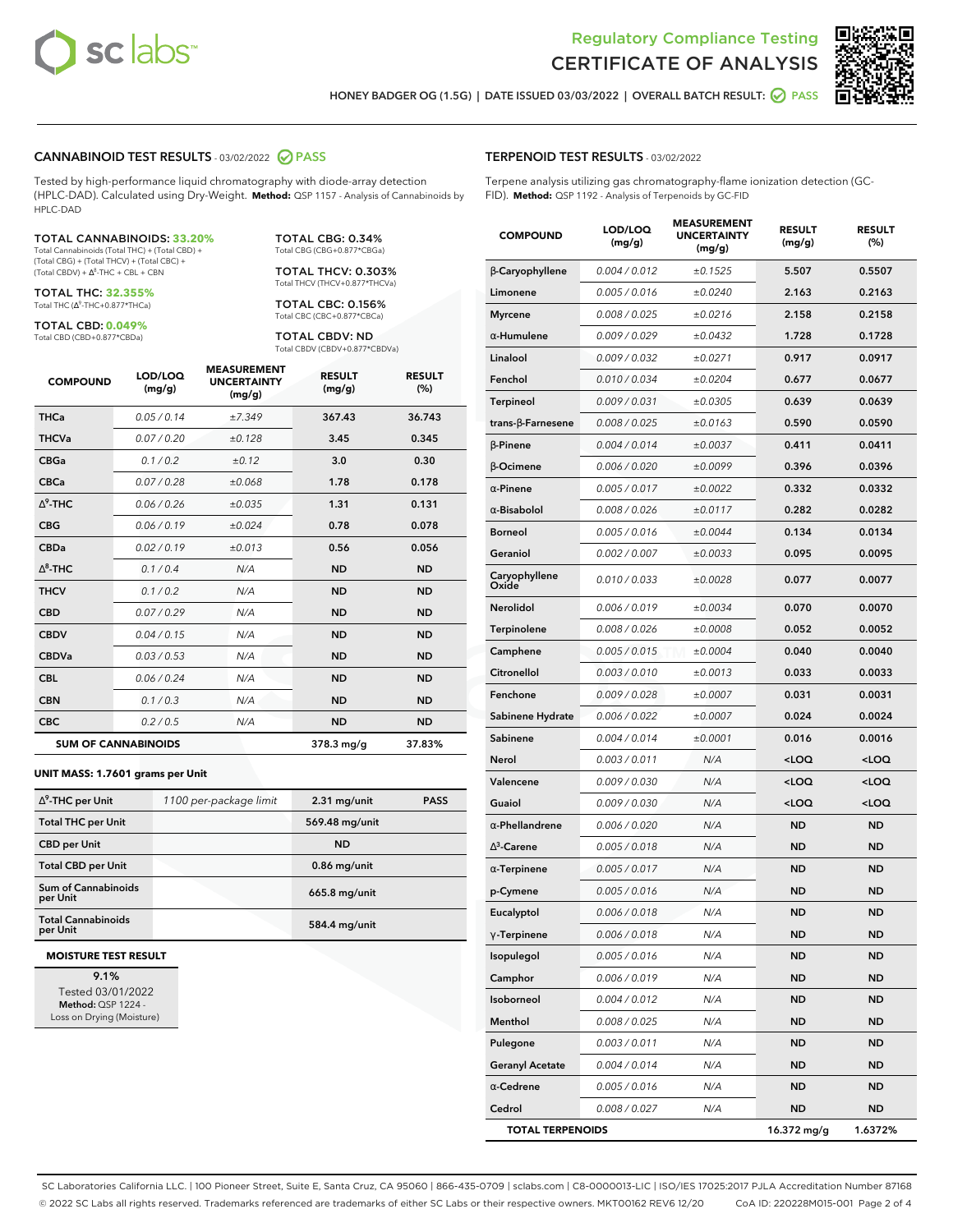



**HONEY BADGER OG (1.5G) | DATE ISSUED 03/03/2022 | OVERALL BATCH RESULT: PASS**

# **CATEGORY 1 PESTICIDE TEST RESULTS** - 03/02/2022 **PASS**

Pesticide and plant growth regulator analysis utilizing high-performance liquid chromatography-mass spectrometry (HPLC-MS) or gas chromatography-mass spectrometry (GC-MS). \*GC-MS utilized where indicated. **Method:** QSP 1212 - Analysis of Pesticides and Mycotoxins by LC-MS or QSP 1213 - Analysis of Pesticides by GC-MS

| <b>COMPOUND</b>             | LOD/LOQ<br>$(\mu g/g)$ | <b>ACTION</b><br><b>LIMIT</b><br>$(\mu g/g)$ | <b>MEASUREMENT</b><br><b>UNCERTAINTY</b><br>$(\mu g/g)$ | <b>RESULT</b><br>$(\mu g/g)$ | <b>RESULT</b> |
|-----------------------------|------------------------|----------------------------------------------|---------------------------------------------------------|------------------------------|---------------|
| Aldicarb                    | 0.03 / 0.08            | $>$ LOD                                      | N/A                                                     | <b>ND</b>                    | <b>PASS</b>   |
| Carbofuran                  | 0.02 / 0.05            | ≥ LOD                                        | N/A                                                     | <b>ND</b>                    | <b>PASS</b>   |
| Chlordane*                  | 0.03/0.08              | $>$ LOD                                      | N/A                                                     | <b>ND</b>                    | <b>PASS</b>   |
| Chlorfenapyr*               | 0.03/0.10              | $>$ LOD                                      | N/A                                                     | <b>ND</b>                    | <b>PASS</b>   |
| Chlorpyrifos                | 0.02/0.06              | $>$ LOD                                      | N/A                                                     | <b>ND</b>                    | <b>PASS</b>   |
| Coumaphos                   | 0.02 / 0.07            | $>$ LOD                                      | N/A                                                     | <b>ND</b>                    | <b>PASS</b>   |
| <b>Daminozide</b>           | 0.02 / 0.07            | $\ge$ LOD                                    | N/A                                                     | <b>ND</b>                    | <b>PASS</b>   |
| <b>Dichlorvos</b><br>(DDVP) | 0.03/0.09              | $>$ LOD                                      | N/A                                                     | <b>ND</b>                    | <b>PASS</b>   |
| Dimethoate                  | 0.03 / 0.08            | $>$ LOD                                      | N/A                                                     | <b>ND</b>                    | <b>PASS</b>   |
| Ethoprophos                 | 0.03/0.10              | $>$ LOD                                      | N/A                                                     | <b>ND</b>                    | <b>PASS</b>   |
| Etofenprox                  | 0.02 / 0.06            | $\geq$ LOD                                   | N/A                                                     | <b>ND</b>                    | <b>PASS</b>   |
| Fenoxycarb                  | 0.03/0.08              | $>$ LOD                                      | N/A                                                     | <b>ND</b>                    | <b>PASS</b>   |
| Fipronil                    | 0.03 / 0.08            | $\geq$ LOD                                   | N/A                                                     | <b>ND</b>                    | <b>PASS</b>   |
| Imazalil                    | 0.02 / 0.06            | $\ge$ LOD                                    | N/A                                                     | <b>ND</b>                    | <b>PASS</b>   |
| <b>Methiocarb</b>           | 0.02 / 0.07            | $\ge$ LOD                                    | N/A                                                     | <b>ND</b>                    | <b>PASS</b>   |
| Parathion-methyl            | 0.03/0.10              | $\geq$ LOD                                   | N/A                                                     | <b>ND</b>                    | <b>PASS</b>   |
| <b>Mevinphos</b>            | 0.03/0.09              | $\ge$ LOD                                    | N/A                                                     | <b>ND</b>                    | <b>PASS</b>   |
| Paclobutrazol               | 0.02 / 0.05            | $\ge$ LOD                                    | N/A                                                     | <b>ND</b>                    | <b>PASS</b>   |
| Propoxur                    | 0.03/0.09              | $\geq$ LOD                                   | N/A                                                     | <b>ND</b>                    | <b>PASS</b>   |
| Spiroxamine                 | 0.03 / 0.08            | $\ge$ LOD                                    | N/A                                                     | <b>ND</b>                    | <b>PASS</b>   |
| Thiacloprid                 | 0.03/0.10              | $>$ LOD                                      | N/A                                                     | <b>ND</b>                    | <b>PASS</b>   |

# **CATEGORY 2 PESTICIDE TEST RESULTS** - 03/02/2022 **PASS**

| <b>COMPOUND</b>          | LOD/LOO<br>$(\mu g/g)$ | <b>ACTION</b><br><b>LIMIT</b><br>$(\mu g/g)$ | <b>MEASUREMENT</b><br><b>UNCERTAINTY</b><br>$(\mu g/g)$ | <b>RESULT</b><br>$(\mu g/g)$ | <b>RESULT</b> |
|--------------------------|------------------------|----------------------------------------------|---------------------------------------------------------|------------------------------|---------------|
| Abamectin                | 0.03/0.10              | 0.1                                          | N/A                                                     | <b>ND</b>                    | <b>PASS</b>   |
| Acephate                 | 0.02/0.07              | 0.1                                          | N/A                                                     | <b>ND</b>                    | <b>PASS</b>   |
| Acequinocyl              | 0.02/0.07              | 0.1                                          | N/A                                                     | <b>ND</b>                    | <b>PASS</b>   |
| Acetamiprid              | 0.02/0.05              | 0.1                                          | N/A                                                     | <b>ND</b>                    | <b>PASS</b>   |
| Azoxystrobin             | 0.02 / 0.07            | 0.1                                          | N/A                                                     | <b>ND</b>                    | <b>PASS</b>   |
| <b>Bifenazate</b>        | 0.01/0.04              | 0.1                                          | N/A                                                     | <b>ND</b>                    | <b>PASS</b>   |
| <b>Bifenthrin</b>        | 0.02/0.05              | 3                                            | N/A                                                     | <b>ND</b>                    | <b>PASS</b>   |
| <b>Boscalid</b>          | 0.03/0.09              | 0.1                                          | N/A                                                     | <b>ND</b>                    | <b>PASS</b>   |
| Captan                   | 0.19/0.57              | 0.7                                          | N/A                                                     | <b>ND</b>                    | <b>PASS</b>   |
| Carbaryl                 | 0.02/0.06              | 0.5                                          | N/A                                                     | <b>ND</b>                    | <b>PASS</b>   |
| Chlorantranilip-<br>role | 0.04/0.12              | 10                                           | N/A                                                     | <b>ND</b>                    | <b>PASS</b>   |
| Clofentezine             | 0.03/0.09              | 0.1                                          | N/A                                                     | <b>ND</b>                    | <b>PASS</b>   |

## **CATEGORY 2 PESTICIDE TEST RESULTS** - 03/02/2022 continued

| <b>COMPOUND</b>               | LOD/LOQ<br>$(\mu g/g)$ | <b>ACTION</b><br>LIMIT<br>(µg/g) | <b>MEASUREMENT</b><br><b>UNCERTAINTY</b><br>$(\mu g/g)$ | <b>RESULT</b><br>$(\mu g/g)$ | <b>RESULT</b> |
|-------------------------------|------------------------|----------------------------------|---------------------------------------------------------|------------------------------|---------------|
| Cyfluthrin                    | 0.12 / 0.38            | $\overline{2}$                   | N/A                                                     | <b>ND</b>                    | <b>PASS</b>   |
| Cypermethrin                  | 0.11 / 0.32            | 1                                | N/A                                                     | <b>ND</b>                    | <b>PASS</b>   |
| Diazinon                      | 0.02 / 0.05            | 0.1                              | N/A                                                     | <b>ND</b>                    | <b>PASS</b>   |
| Dimethomorph                  | 0.03 / 0.09            | $\overline{2}$                   | N/A                                                     | ND                           | <b>PASS</b>   |
| Etoxazole                     | 0.02 / 0.06            | 0.1                              | N/A                                                     | <b>ND</b>                    | <b>PASS</b>   |
| Fenhexamid                    | 0.03 / 0.09            | 0.1                              | N/A                                                     | ND                           | <b>PASS</b>   |
| Fenpyroximate                 | 0.02 / 0.06            | 0.1                              | N/A                                                     | <b>ND</b>                    | <b>PASS</b>   |
| Flonicamid                    | 0.03 / 0.10            | 0.1                              | N/A                                                     | ND                           | <b>PASS</b>   |
| Fludioxonil                   | 0.03 / 0.10            | 0.1                              | N/A                                                     | <b>ND</b>                    | <b>PASS</b>   |
| Hexythiazox                   | 0.02 / 0.07            | 0.1                              | N/A                                                     | <b>ND</b>                    | <b>PASS</b>   |
| Imidacloprid                  | 0.04 / 0.11            | 5                                | N/A                                                     | ND                           | <b>PASS</b>   |
| Kresoxim-methyl               | 0.02 / 0.07            | 0.1                              | N/A                                                     | <b>ND</b>                    | <b>PASS</b>   |
| Malathion                     | 0.03 / 0.09            | 0.5                              | N/A                                                     | <b>ND</b>                    | <b>PASS</b>   |
| Metalaxyl                     | 0.02 / 0.07            | $\overline{c}$                   | N/A                                                     | ND                           | <b>PASS</b>   |
| Methomyl                      | 0.03 / 0.10            | 1                                | N/A                                                     | ND                           | <b>PASS</b>   |
| Myclobutanil                  | 0.03 / 0.09            | 0.1                              | N/A                                                     | <b>ND</b>                    | <b>PASS</b>   |
| Naled                         | 0.02 / 0.07            | 0.1                              | N/A                                                     | ND                           | <b>PASS</b>   |
| Oxamyl                        | 0.04 / 0.11            | 0.5                              | N/A                                                     | ND                           | <b>PASS</b>   |
| Pentachloronitro-<br>benzene* | 0.03 / 0.09            | 0.1                              | N/A                                                     | ND                           | <b>PASS</b>   |
| Permethrin                    | 0.04/0.12              | 0.5                              | N/A                                                     | <b>ND</b>                    | <b>PASS</b>   |
| Phosmet                       | 0.03 / 0.10            | 0.1                              | N/A                                                     | ND                           | <b>PASS</b>   |
| Piperonyl<br><b>Butoxide</b>  | 0.02 / 0.07            | 3                                | N/A                                                     | <b>ND</b>                    | <b>PASS</b>   |
| Prallethrin                   | 0.03 / 0.08            | 0.1                              | N/A                                                     | <b>ND</b>                    | <b>PASS</b>   |
| Propiconazole                 | 0.02 / 0.07            | 0.1                              | N/A                                                     | ND                           | <b>PASS</b>   |
| Pyrethrins                    | 0.04 / 0.12            | 0.5                              | N/A                                                     | ND                           | <b>PASS</b>   |
| Pyridaben                     | 0.02 / 0.07            | 0.1                              | N/A                                                     | ND                           | <b>PASS</b>   |
| Spinetoram                    | 0.02 / 0.07            | 0.1                              | N/A                                                     | <b>ND</b>                    | <b>PASS</b>   |
| Spinosad                      | 0.02 / 0.07            | 0.1                              | N/A                                                     | <b>ND</b>                    | <b>PASS</b>   |
| Spiromesifen                  | 0.02 / 0.05            | 0.1                              | N/A                                                     | <b>ND</b>                    | <b>PASS</b>   |
| Spirotetramat                 | 0.02 / 0.06            | 0.1                              | N/A                                                     | ND                           | <b>PASS</b>   |
| Tebuconazole                  | 0.02 / 0.07            | 0.1                              | N/A                                                     | <b>ND</b>                    | <b>PASS</b>   |
| Thiamethoxam                  | 0.03 / 0.10            | 5                                | N/A                                                     | ND                           | <b>PASS</b>   |
| Trifloxystrobin               | 0.03 / 0.08            | 0.1                              | N/A                                                     | ND                           | <b>PASS</b>   |

SC Laboratories California LLC. | 100 Pioneer Street, Suite E, Santa Cruz, CA 95060 | 866-435-0709 | sclabs.com | C8-0000013-LIC | ISO/IES 17025:2017 PJLA Accreditation Number 87168 © 2022 SC Labs all rights reserved. Trademarks referenced are trademarks of either SC Labs or their respective owners. MKT00162 REV6 12/20 CoA ID: 220228M015-001 Page 3 of 4